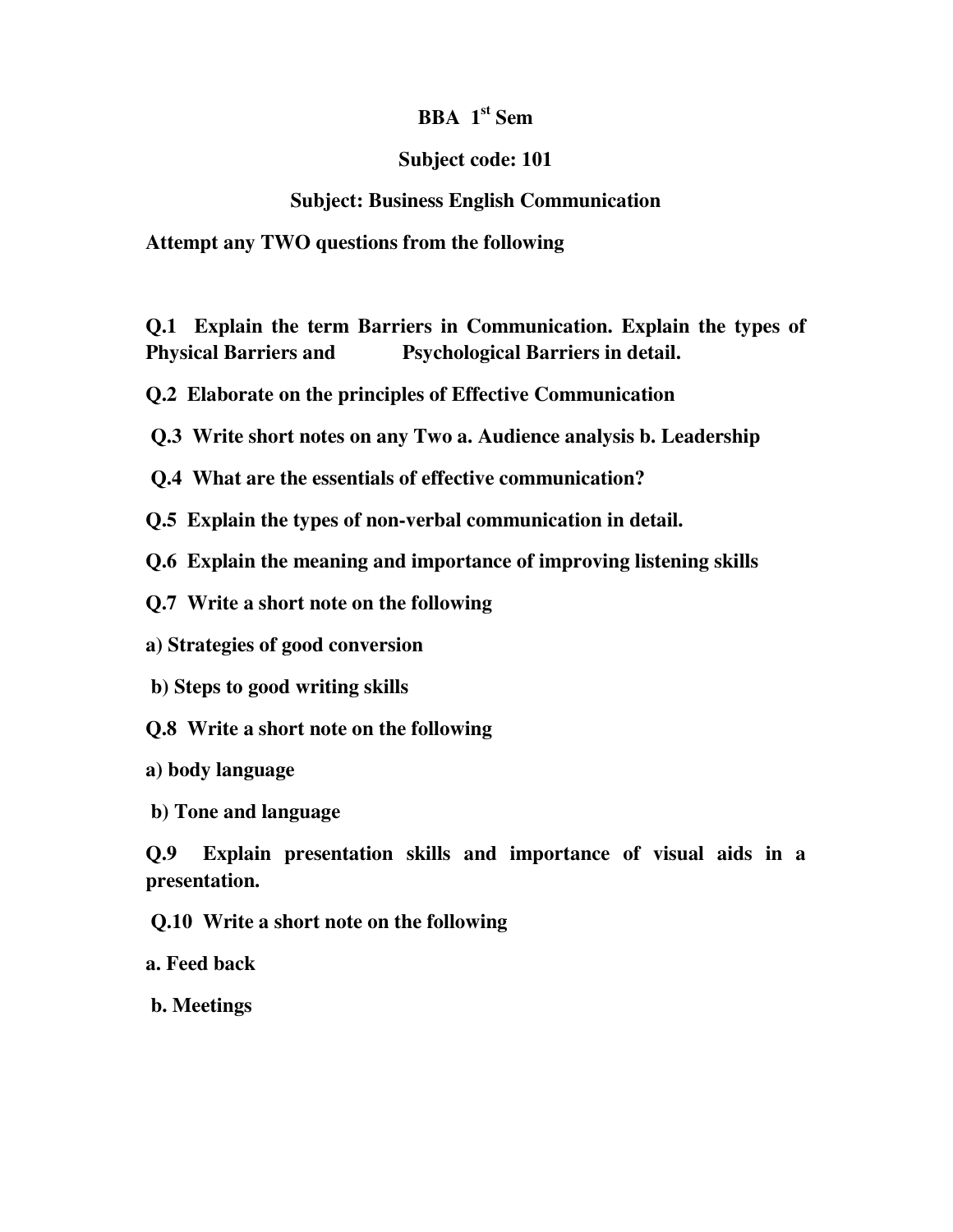## **Subject Code : 102**

## **Subject : Business Organization and Systems**

**Attempt any TWO questions from the following** 

**Q1 What is business system? What are the characteristic and objective of a business?** 

 **Q2 Differentiate between trade, commerce and industry, explaining the main characteristics features of each** 

**Q3 Discuss the management practices of Indian corporate during post reform periods?** 

**Q4 Explain in detail the role and type of wholesalers and retailers?** 

**Q5 Write a detailed note on various labour laws** 

**Q6 Write a short notes of the following** 

**a) Trade Association** 

**b) Franchising** 

**Q7 Explain in detail the role and types of Wholesalers and Retailers** 

**Q8 What are mergers and acquisition? Explain different types of M & A**"**s** 

**Q9 Explain the term "Optimum firm" Explain the factors that determine the size of such a unit.** 

**Q10 Differentiate between trade, commerce and industry, explaining the main characteristic features of each.** 

## **Subject Code : 103**

#### **Subject : Micro Economics**

**Attempt any TWO questions from the following** 

**Q1 Distinguish between Returns to factor and Returns to scale. In this context, explain the law of variable proportions**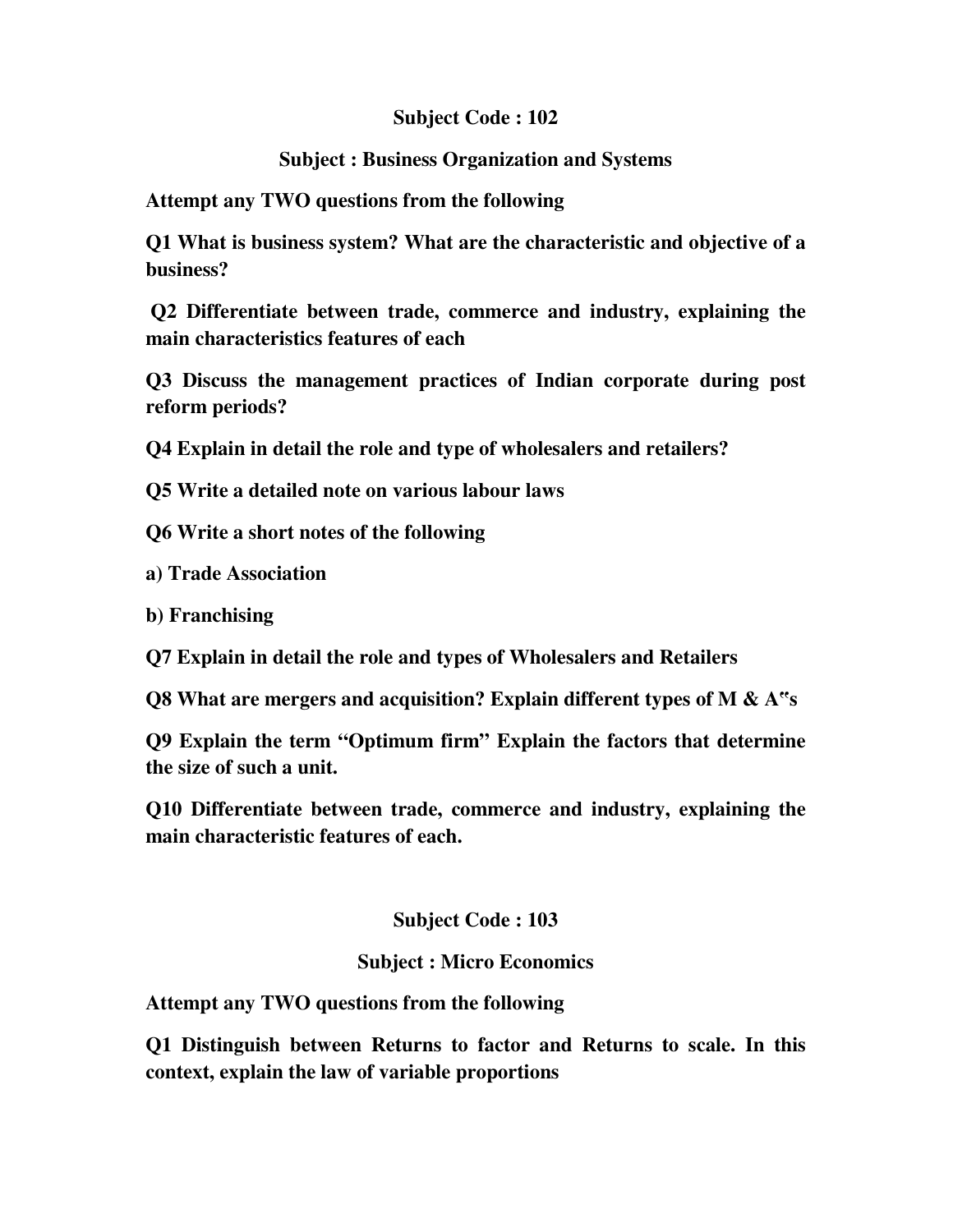**Q2 What is the significance of Elasticity of Demand? Explain various types of Price elasticity of Demand & Price elasticity of Supply with the help of graphs.** 

**Q3 What is Managerial Economics? How are the basic problems of an economy classified?** 

**Q4 What is an Indifference Curve? Explain different properties of Indifference Curve.** 

**Q5 What are the various factors of production? Explain wage determination when both the product and factor market are perfectly competitive.** 

**Q6 Define opportunity cost. Why does opportunity cost increase along the production possibilities frontier? Explain with an appropriate example.** 

**Q7 What is price mechanism? How does it solve the central problems of an economy?** 

**Q8 What is utility? Distinguish between the total utility and marginal utility. Show that total utility is maximum when marginal utility equals zero.** 

**Q9 What is meant by demand? How does it differ from need and desire?** 

**Q10 Write a short notes on the following** 

**a)Opportunity Cost** 

 **b) Individual Demand and Market Demand** 

**Subject Code : 104** 

## **Subject : Business Accounting**

**Attempt any TWO questions from the following** 

**Q1. Explain the meaning of accounting concepts and conventions? Describe the basic concepts of accounting with the help of suitable example?**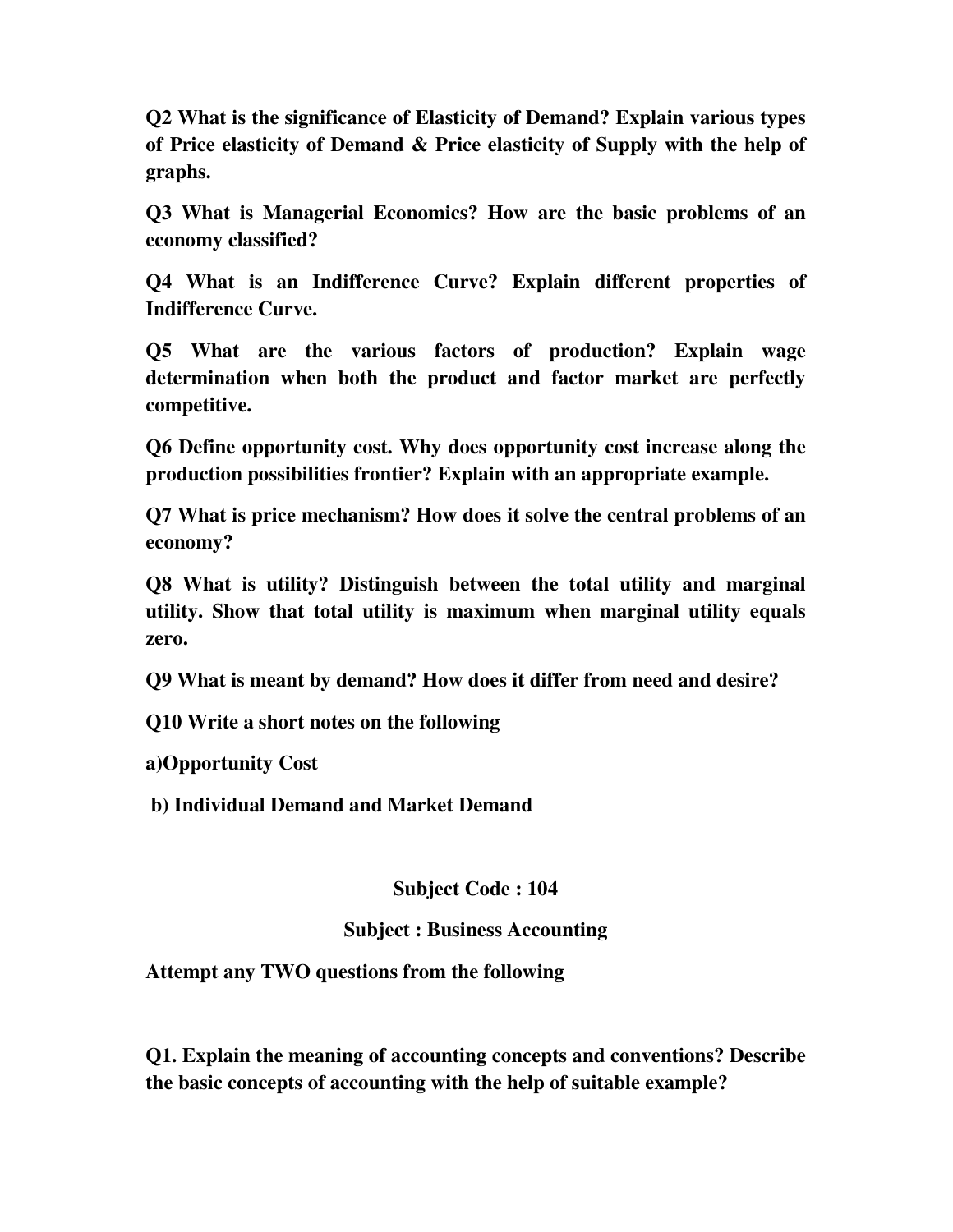**Q2. Is Trial Balance is merely a proof of 'Arithmetical Accuracy'? Explain the errors which are not disclose by a Trial Balance?** 

**Q3. Define Single Entry System? Prepare total debtors accounts with imaginary figures?** 

**Q4. Discuss the important of Inventory Valuation Methods? What are the various methods of inventory valuation?** 

**Q5. Critically analyse various method of Depreciation?** 

**Q6. 'X' drawn three bills on 'Y' for Rs.3000, rs.4000, Rs.5000 respectively. He kept the first bill endorsed the second bill to 'A' and discounted the third bill for Rs.4800. All the three bills were dishonored maturity. 'Y' accepted the new bill for the amount due plus Rs.500 for interest. This bill was paid on maturity. Make the journal entry in the books of 'X' 'Y' 'A'.** 

**Subject Code : 105** 

**Subject : Foundation Of Mathematics & Statistics** 

**Attempt any TWO questions from the following** 

**Q1. Solve by using Cramer's Rule.** 

- **a) 3x-y+z=5 x+2y-2z=-3 2x+3y+z=4** 
	- **b**)  $2x-y+z=1$  **x+3y-2z=-2 3x+y+3z=4**

**Q2. (a) Ram sold two pens Rs. 40 each. He sold one at a loss of Rs. 15%. and other at a gain of 15%. Find his total loss or gain percent.** 

**(b) In how many years will a sum of money double itself at 15% per year simple interest?** 

**(c) A 10 Rs. Face value share of a company is quoted at Rs. 40 in the market. How much does Mohan pay to purchase 600 shares of this company, if the brokerage 17%?** 

**Q3. Write short note on**